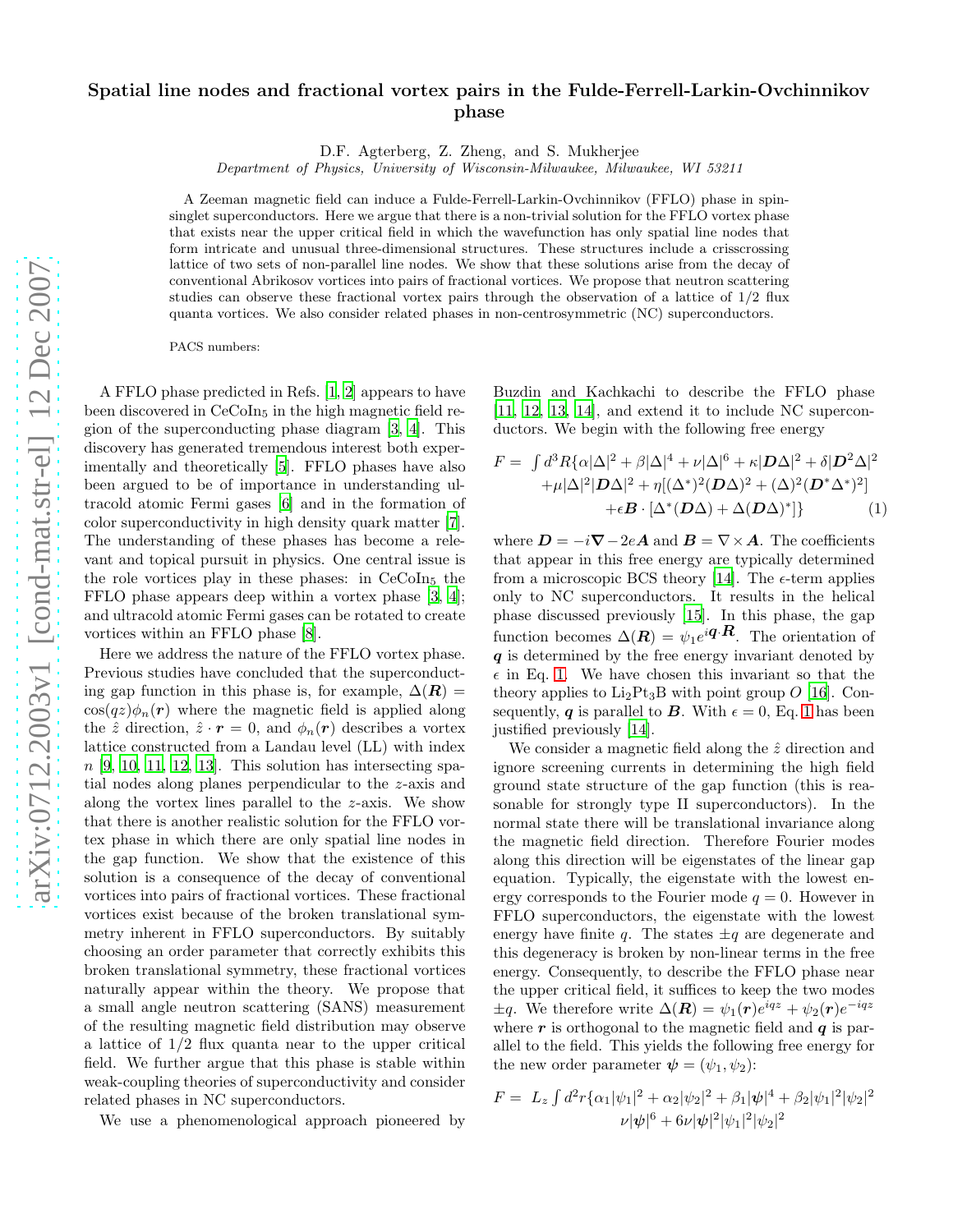+
$$
\kappa_1(|\mathbf{D}\psi_1|^2 + |\mathbf{D}\psi_2|^2) + \kappa_2(|\mathbf{D}^2\psi_1|^2 + |\mathbf{D}^2\psi_2|^2)
$$
  
+ $\mu(|\mathbf{D}\psi_1|^2|\psi_1|^2 + |\mathbf{D}\psi_2|^2|\psi_2|^2)$   
+ $\eta[(\mathbf{D}\psi_1)^2(\psi_1^*)^2 + (\mathbf{D}\psi_2)^2(\psi_2^*)^2 + c.c]$   
+ $4\eta[(\mathbf{D}\psi_1)\psi_1^*(\mathbf{D}\psi_2)\psi_2^* + c.c]$   
+ $\mu[(\mathbf{D}\psi_1)\psi_1^*(\mathbf{D}\psi_2)^*\psi_2 + c.c]$   
 $\mu[|\mathbf{D}\psi_1|^2|\psi_2|^2 + |\mathbf{D}\psi_2|^2|\psi_1|^2]$ } (2)

where  $L_z$  is the size of the system along the z direction,  $\mathbf{D} = (D_x, D_y)$  and c.c. means complex conjugate. The coefficients in Eq. [2](#page-0-1) now depend upon  $q$  [\[17](#page-3-16)]. For FFLO superconductors  $\alpha_1 = \alpha_2$ . Eq. [2](#page-0-1) should be optimized with respect to  $q$  and we assume this has been done. This ensures that there is no net current flowing along the  $z$  direction [\[11,](#page-3-10) [15\]](#page-3-14).

The choice of order parameter  $\psi$  manifestly exhibits the broken translational symmetry that characterizes the FFLO state. This broken symmetry is hidden when considering  $\Delta$ . By considering  $\psi$  explicitly, new and general features of the theory appear naturally. In particular, notice that Eq. [2](#page-0-1) is independent of separate rotations of the phases of  $\psi_1$  and  $\psi_2$ , revealing a global  $U(1) \times U(1)$  gauge invariance. This follows from translational invariance of the normal state along the z direction and usual gauge invariance. In particular, consider a general term  $\psi_1^n \psi_2^m (\psi_1^*)^p (\psi_2^*)^q$  appearing in the free energy, usual gauge invariance requires  $n + m - p - q = 0$  and translational invariance requires  $n-m-p+q=0$ . These two conditions imply that  $n = p$  and  $m = q$  which leads to the  $U(1) \times U(1)$  invariance. A  $U(1) \times U(1)$  symmetry has been examined to discuss possible topological structures in two-band superconductors [\[18\]](#page-3-17). Related topological structures have also been discussed in other contexts [\[19,](#page-3-18) [20,](#page-3-19) [21\]](#page-3-20).

The vortices of a  $U(1) \times U(1)$  theory can be classified [\[18\]](#page-3-17) by two integers  $(n, m)$  which denote a  $2n\pi$  phase change in  $\psi_1(\mathbf{r})$  and a  $2m\pi$  phase change in  $\psi_2(\mathbf{r})$  as the vortex core is encircled. Of particular interest here are the  $(1, 1)$ ,  $(1, 0)$ , and  $(0, 1)$  vortices. The  $(1, 1)$  vortex is the usual Abrikosov vortex and it contains a magnetic flux of  $\Phi_0$  (the usual flux quantum). In the FFLO phase, when  $|\psi_1| = |\psi_2|$  (often called the LO phase), the corresponding  $(1,0)$  vortex contains a fractional flux  $\Phi_0/2$  [\[18\]](#page-3-17). We are interested in the appearance of bound pairs of these vortices in the vortex lattice phase. Consequently, we consider generalized Abrikosov vortex lattice states and show the usual FFLO vortex solution is often unstable to a new lattice solution. In this new solution each of the conventional  $(1, 1)$  vortices decays into a pair of  $(1, 0)$  and  $(0, 1)$  vortices.

We now turn to an analysis valid near the upper critical field. The vortex solutions are eigenstates of the operator  $D^2 = (-i\nabla - 2eA)^2$  which has eigenvalues  $(2n + 1)/l^2$  and  $l^2 = \Phi_0/(2\pi H)$  and  $n = 0, 1, 2, ...$  is the LL index. The usual BCS theory predicts a  $n = 0$ LL solution is the most stable solution, but it has been

shown that for FFLO superconductors  $n > 0$  LL solutions can also be stable [\[5](#page-3-4)]. It is well known that the LL exhibit a macroscopic degeneracy. Abrikosov exploited this degeneracy to construct a vortex lattice solution which we label as  $\phi_n(r)$  [\[22\]](#page-3-21). We label the unit cell of the vortex lattice by the lattice vectors  $a = (a, 0)$  and  $\mathbf{b} = (b \cos \alpha, b \sin \alpha)$ . We take r, a, and b to be in units l. Then  $ab \sin \alpha = 2\pi$  gives one flux quantum per unit cell. In this basis, we set  $\psi(r) = [\eta_1 \phi_n(r), \eta_2 \tilde{\phi}_n(r+\tau)]$  where  $\tilde{\phi}_n(\mathbf{r}+\boldsymbol{\tau}) = e^{-i\tau_y x} \phi_n(\mathbf{r}+\boldsymbol{\tau}).$  The additional phase factor that appears in  $\tilde{\phi}_n$  ensures that both  $\psi_1$  and  $\psi_2$  lie in the same LL. It appears as a consequence of applying a translation in a uniform magnetic field. The new feature in this analysis is the appearance of the translation vector  $\boldsymbol{\tau} = (\tau_x, \tau_y)$  that displaces the nodes of the two components  $(\psi_1, \psi_2)$ . Previous results can be recovered with  $\tau = 0$  [\[11](#page-3-10), [12,](#page-3-11) [13\]](#page-3-12). A similar solution has been used for UPt<sub>3</sub> [\[23\]](#page-3-22). Substituting the above solution for  $\psi(r)$ yields the free energy density (here we have considered only the  $n = 0$  LL)

<span id="page-1-0"></span>
$$
f = \frac{\tilde{\alpha_1} |\eta_1|^2 + \tilde{\alpha_2} |\eta_2|^2 + \tilde{\beta_1} \beta_A(0)|\eta|^4 +}{[(2\tilde{\beta_1} + \tilde{\beta_2})\beta_A(\tau) - 2\tilde{\beta_1} \beta_A(0)]|\eta_1|^2 |\eta_2|^2 + \nu \gamma_A(0)|\eta|^6 + \nu[9\gamma_A(\tau) - 3\gamma_A(0)]|\eta|^2 |\eta_1|^2 |\eta_2|^2}
$$
(3)

where the coefficients  $\tilde{\alpha_1}, \tilde{\alpha_2}, \tilde{\beta_1}$ , and  $\tilde{\beta_2}$  do not depend upon the vortex lattice structure [\[24\]](#page-3-23). The vortex lattice structure appears entirely in the generalized Abrikosov coefficients  $\beta_A(\tau) = 2\pi \int_{u.c.} d^2r |\phi_0(r)|^2 |\phi_0(r+\tau)|^2$  and  $\gamma_A(\bm{\tau}) \, = \, (2\pi)^2 \int_{u.c.} d^2\bm{r} |\phi_0(\bm{r})|^4 |\phi_0(\bm{r}+\bm{\tau})|^2.$  Using the approach of Ref. [\[12\]](#page-3-11) yields

$$
\beta_A(\tau) = \sum_{\mathbf{G}} e^{-G^2/2} e^{i\mathbf{G}\cdot\boldsymbol{\tau}}
$$
 (4)

and

$$
\gamma_A(\tau) = \sum_{\mathbf{G}, \mathbf{G}'} e^{i\hat{z} \cdot (\mathbf{G} \times \mathbf{G}')/2} e^{i\mathbf{G} \cdot \boldsymbol{\tau}} e^{-(G^2 + G'^2 + \mathbf{G} \cdot \mathbf{G}')/2} \tag{5}
$$

where  $G = mg_1 + ng_2$   $(n, m$  are any integer),  $\mathbf{g}_1 = \sqrt{2\pi\sigma}\hat{x} - \sqrt{2\pi\rho^2/\sigma}\hat{y}$ ,  $\mathbf{g}_2 = \sqrt{2\pi/\sigma}\hat{y}$ , and  $\rho + i\sigma = e^{i\alpha}b/a$ . Below, the ground state lattice structures are numerically found by minimizing Eq. [3](#page-1-0) with respect  $\rho$ ,  $\sigma$ , and  $\tau$ .

Single-q to multiple-q transition in NC superconductors. Here,  $\tilde{\alpha_1} \neq \tilde{\alpha_2}$ . When  $\tilde{\alpha_1} < 0$  and  $\tilde{\alpha_2} > 0$ ,  $\eta_1 \neq 0$  and  $\eta_2 = 0$ , the stable structure is the usual hexagonal vortex lattice. If  $\tilde{\beta}_2 < 2\tilde{\beta}_1(\beta_A^{(0)}(0)-\beta_A^0(\tau))/\beta_A^0(\tau)$  then a second transition can occur into a state in which both  $\eta_1$  and  $\eta_2$  are non-zero. This transition has been found within weak-coupling theories of NC superconductors [\[25,](#page-3-24) [26](#page-3-25), [27](#page-3-26)]. This phase has two possible solutions. The first has  $\tau = 0$  and remains a conventional hexagonal lattice. This occurs when  $2\tilde{\beta}_1 + \tilde{\beta}_2 < 0$ . The second solution has  $\tau = (a + b)/3$  and occurs for  $2\tilde{\beta_1} + \tilde{\beta_2} > 0$ . To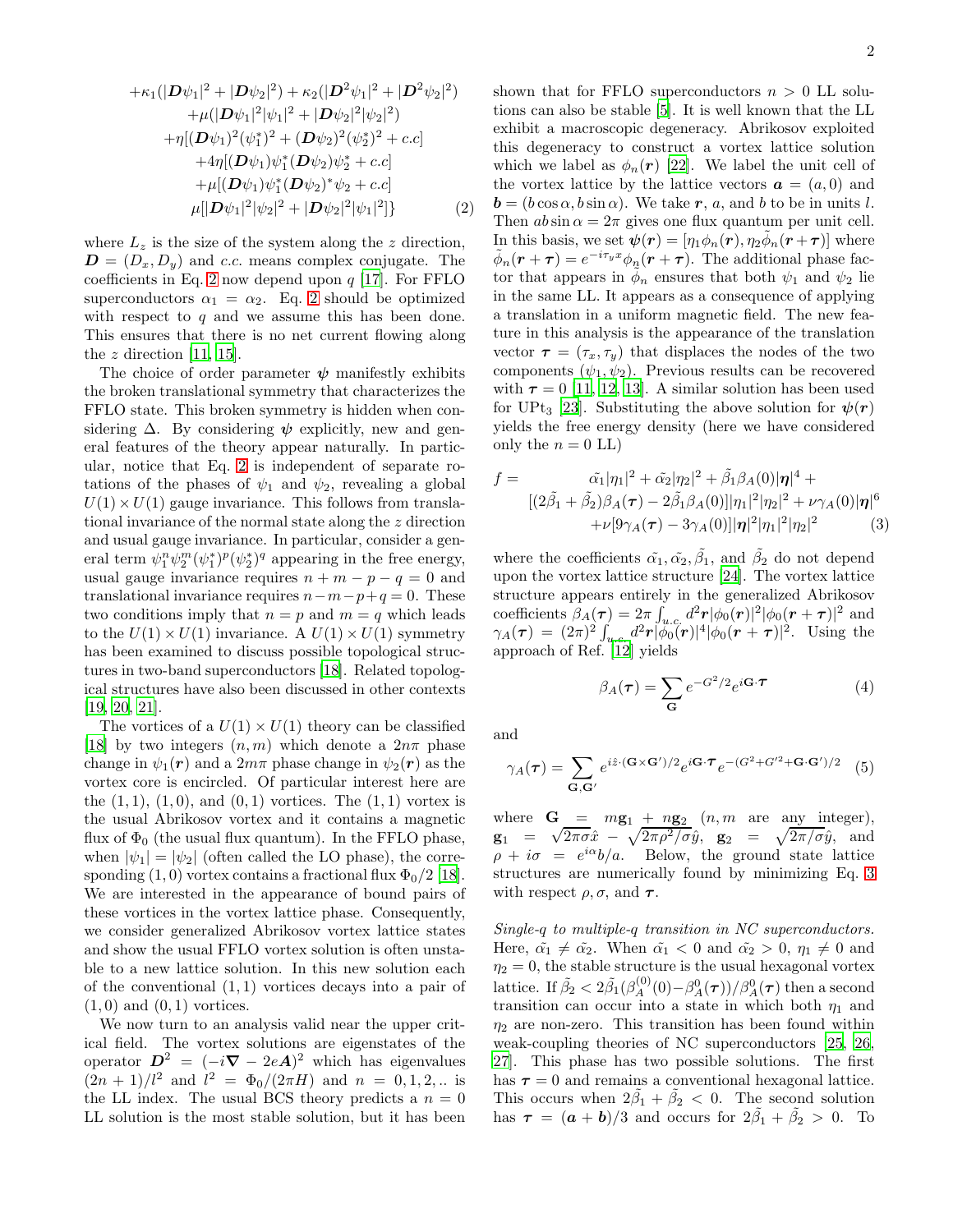

FIG. 1: Helical spatial line nodes in the gap for the multiple- $q$ phase of NC superconductors. The centers of the helices form a 2D hexagonal lattice perpendicular to the field.

address which of these possibilities occur, we note that weak-coupling microscopic studies show that the phase diagram contains a line along which  $\beta_2 = 0$  [\[26](#page-3-25), [27\]](#page-3-26). This implies that the finite  $\tau = (a + b)/3$  phase is the ground state.

The spatial nodes of  $\Delta(R)$  =  $e^{iqz}\eta_1\phi_0(r)$  +  $e^{-iqz}\eta_2\tilde{\phi_0}(\mathbf{r}+\boldsymbol{\tau})$  are given by  $|\eta_1\phi_0(\mathbf{r})|=|\eta_2\phi_0(\mathbf{r}+\boldsymbol{\tau})|$ and  $\cos[qz+(\theta_1-\theta_2)/2] = 0$  where  $\theta_1 = \theta_1(\mathbf{r})$  is the phase of  $\phi_0(\mathbf{r})$  and  $\theta_2(\mathbf{r})$  is the phase of  $\tilde{\phi}_0(\mathbf{r}+\mathbf{r})$ . For small  $\eta_2$ , these zeroes lie on small circles surrounding each of the zeroes of  $\psi_1$ . Around these circles, the phase  $\theta_1(\mathbf{r}) = \phi$ since we are encircling a vortex core of  $\psi_1$  (here,  $\phi$  is the polar angle of the circle) and  $\theta_2 \approx \text{cnst}$  since we are far away from the zeroes of  $\psi_2(\mathbf{r})$ . Consequently, the nodes of  $\Delta(R)$  are given by  $qz = \phi/2 + n\pi + c$  where c is a constant and  $n$  is any integer. This describes the equation of a helix spiralling about the z direction. This is depicted in Fig. 1. As  $\eta_2$  grows, the pitch of the helix grows larger. It is possible for two adjacent helices to merge for large enough  $\eta_2$ . This results in a crisscrossing lattice of line nodes like that discussed below in the context of the FFLO case. This analysis reveals that the  $(n, m) = (1, 1)$  Abrikosov vortices have each separated into a pair of  $(1,0)$  and  $(0,1)$  vortices. The  $(1,0)$ vortices appear where  $\psi_1(\mathbf{r}) = 0$  and the  $(0, 1)$  vortices appear where  $\psi_2(\mathbf{r})=0$ .

Second order transition into the FFLO phase. Here,  $\alpha_1 =$  $\alpha_2, \nu = 0$ , and there is one second order transition from the normal state into the FFLO state. There are three possible solutions for this phase. The first has  $\eta_2 = 0$ and  $\eta_1 \neq 0$ , this is the FF (or single-q) state with a conventional hexagonal lattice. This phase is stable when  $(2\tilde{\beta}_1+\tilde{\beta}_2)\beta_A(\tau)-2\tilde{\beta}_1\beta_A(0)>0 \text{ for all }\tau.$  One of the other two solutions are stable if  $(2\tilde{\beta}_1 + \tilde{\beta}_2)\beta_A(\tau) - 2\tilde{\beta}_1\beta_A(0) < 0$ for any  $\tau$ . The second solution corresponds to  $|\eta_1| = |\eta_2|$ 

with  $\tau = 0$  and is the LO (or multiple-q) phase with a conventional hexagonal lattice. This state requires  $2\tilde{\beta}_1 +$  $\tilde{\beta}_2 < 0$  to be stable. The final state corresponds to  $|\eta_1| =$  $|\eta_2|$  with a rectangular unit cell for which  $b/a = \sqrt{3}$  and  $\tau = (a, b)/2$  when  $\tilde{\beta}_2 = 0$ . More generally (including first order FFLO transitions) we find the same lattice but with  $b/a \neq \sqrt{3}$ . These solutions are stable for  $2\tilde{\beta}_1 + \tilde{\beta}_2 >$ 0. To understand which of these states may be stable within microscopic theories, note that the calculations of Ref. [\[11\]](#page-3-10) imply that there is a line in the phase diagram along which  $\tilde{\beta}_2 = 0$  in the weak-coupling theory of a clean s-wave superconductor with vortices. Near this line,  $\tau =$  $(a, b)/2$  gives the stable phase. Whenever the FF phase is close in energy to the LO phase (that is  $|\tilde{\beta}_2| << \tilde{\beta}_1$ ), then the LO vortex phase with  $\tau = (a, b)/2$  is the stable vortex phase since  $\beta_A(\tau) \leq \beta_A(0)$  for any  $\tau \neq 0$ . It appears that this is generic for weak-coupling theories where varying gap symmetry, impurities, and vortices lead to a variety of different phase diagrams containing both the FF and LO phases [\[11,](#page-3-10) [13,](#page-3-12) [14,](#page-3-13) [28\]](#page-3-27).

We now focus on the LO phase with  $\tau = (a, b)/2$ . This phase can be understood as having conventional (1, 1) Abrikosov vortices that have each separated into a pair of  $(1,0)$  and  $(0,1)$  vortices. As discussed previously the  $(1,0)$  and  $(0,1)$  vortices in this LO phase can be interpreted as containing flux  $\Phi_0/2$ . To understand if this may manifest itself experimentally, we have performed an Abrikosov analysis [\[22\]](#page-3-21) on Eq. [2](#page-0-1) to determine the field distribution  $h_s(\mathbf{r})\hat{z}$  due to screening currents to lowest order in the gap function. This results in  $h_s(\mathbf{r}) \propto |\psi_1(\mathbf{r})|^2 + |\psi_2(\mathbf{r})|^2$ . Consequently, when  $\tilde{\beta}_2 = 0$ ,  $h_s(r)$  has a hexagonal symmetry even though the nodes of  $\psi_1(\mathbf{r})$  and  $\psi_2(\mathbf{r})$  separately form a rectangular lattice with  $b/a = \sqrt{3}$ . A measurement of the hexagonal unit cell lattice vector will yield a flux per unit cell that is  $\Phi_0/2$  (this generalizes to non-hexagonal unit cell geometries). This can be seen through SANS measurements by observing the Bragg peaks of the vortex lattice with neutrons that have momenta perpendicular to the applied field. We emphasize that our solution is valid at  $H_{c2}$  and at lower fields it is possible that the  $\Phi_0/2$  vortices are more tightly bound (e.g.  $\tau \neq 0$  but  $|\tau| < |\boldsymbol{a} + \boldsymbol{b}|/2$ ).

Here we give the positions of the line nodes for  $\tau =$  $(a, b)/2$  and  $b/a > 3$ . In the x, y plane the point zeros lie along the lines  $y_1 = -3b/4$ ,  $y_2 = -b/4$ ,  $y_3 = b/4$ , and  $y_4 = 3b/4$  (the unit cell has doubled along the ydirection). The x, z coordinates (measured in units  $a, \pi/q$ respectively) for these four lines are given by  $z_1 = n +$  $1/2 - x_1/2$ ,  $z_2 = n + 1/2 + x_2/2$ ,  $z_3 = n - x_3/2$ , and  $z_4 = n + x_4/2$ . This results in a lattice of crisscrossing nodal lines as viewed from a direction normal to the yaxis (Fig. [2\)](#page-3-28).

For the FFLO phase in CeCoIn<sub>5</sub>, the  $\tau = (a, b)/2$  solutions may help to understand some experiments [\[5](#page-3-4)]. In particular, measurements in the FFLO vortex phase find that the thermal conductivity parallel to the applied field